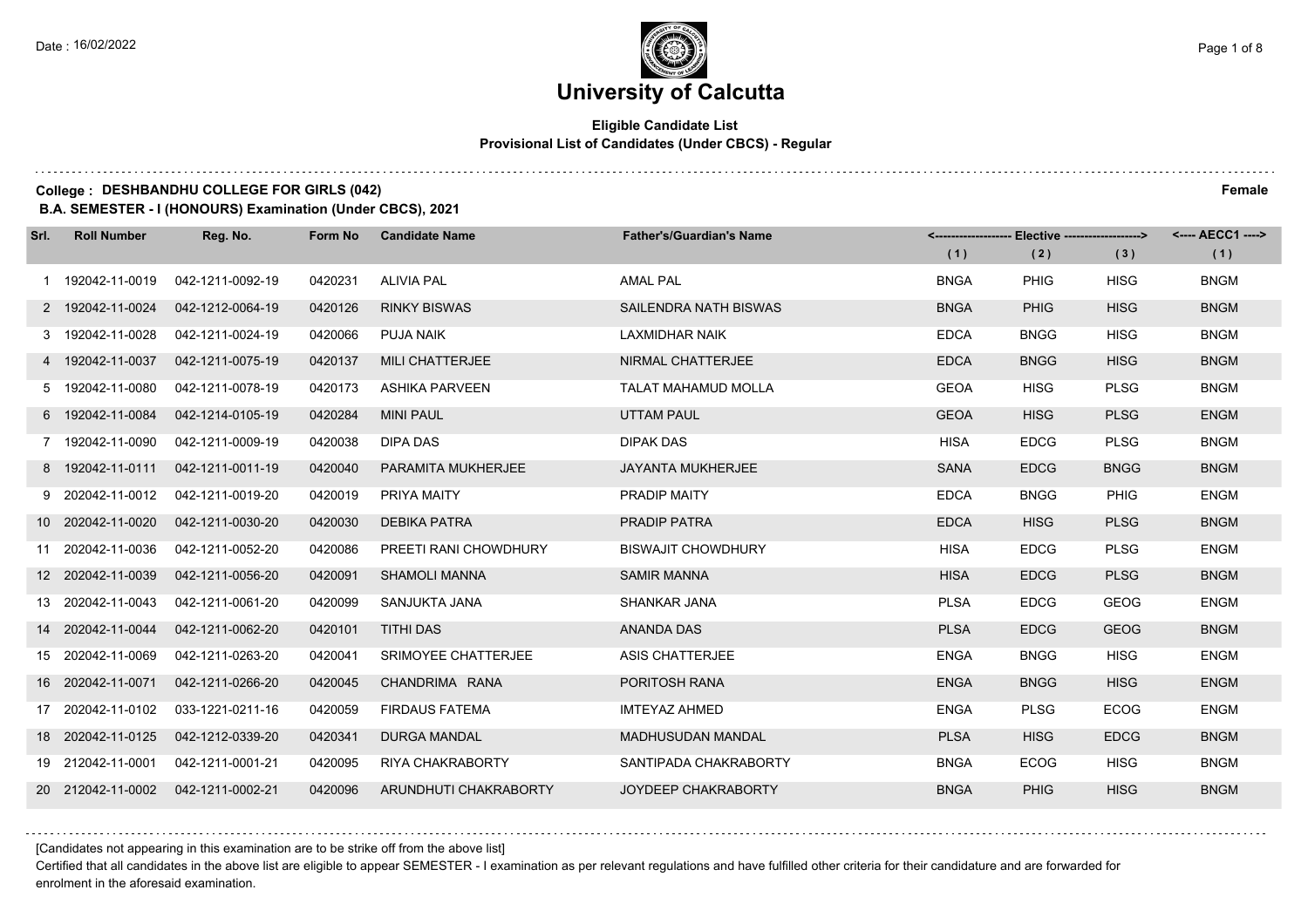#### **Eligible Candidate List Provisional List of Candidates (Under CBCS) - Regular**

**College : DESHBANDHU COLLEGE FOR GIRLS (042) Female**

**B.A. SEMESTER - I (HONOURS) Examination (Under CBCS), 2021**

| Srl. | <b>Roll Number</b> | Reg. No.         | Form No | <b>Candidate Name</b>    | <b>Father's/Guardian's Name</b> |             | <-------------------- Elective -------------------> |             | <---- AECC1 ----> |
|------|--------------------|------------------|---------|--------------------------|---------------------------------|-------------|-----------------------------------------------------|-------------|-------------------|
|      |                    |                  |         |                          |                                 | (1)         | (2)                                                 | (3)         | (1)               |
|      | 21 212042-11-0003  | 042-1211-0003-21 | 0420097 | <b>NANDINI BANERJEE</b>  | <b>TARUN BANERJEE</b>           | <b>BNGA</b> | <b>PHIG</b>                                         | <b>HISG</b> | <b>BNGM</b>       |
|      | 22 212042-11-0004  | 042-1211-0004-21 | 0420098 | ANKITA CHAKRABORTY       | SASANKA CHAKRABORTY             | <b>BNGA</b> | <b>PHIG</b>                                         | <b>HISG</b> | <b>BNGM</b>       |
|      | 23 212042-11-0005  | 042-1211-0005-21 | 0420099 | SHREYOSHI BHATTACHARJEE  | RAMANATH BHATTACHARJEE          | <b>BNGA</b> | <b>PHIG</b>                                         | <b>HISG</b> | <b>BNGM</b>       |
|      | 24 212042-11-0006  | 042-1211-0006-21 | 0420100 | <b>ARPITA MAITY</b>      | <b>ARABINDA MAITY</b>           | <b>BNGA</b> | <b>PHIG</b>                                         | <b>HISG</b> | <b>BNGM</b>       |
|      | 25 212042-11-0007  | 042-1211-0008-21 | 0420102 | <b>NEHA BAKSHI</b>       | SANJIB BAKSHI                   | <b>BNGA</b> | <b>PHIG</b>                                         | <b>HISG</b> | <b>BNGM</b>       |
|      | 26 212042-11-0008  | 042-1211-0009-21 | 0420103 | SAYANI GUHA ROY          | SUBODH RANJAN GUHA ROY          | <b>BNGA</b> | <b>GEOG</b>                                         | <b>HISG</b> | <b>BNGM</b>       |
|      | 27 212042-11-0009  | 042-1211-0010-21 | 0420104 | <b>MOUMITA PAL</b>       | <b>KARTICK PAL</b>              | <b>BNGA</b> | <b>PHIG</b>                                         | <b>HISG</b> | <b>BNGM</b>       |
|      | 28 212042-11-0010  | 042-1211-0011-21 | 0420105 | <b>ABANTIKA PAL</b>      | <b>SAMIR PAL</b>                | <b>BNGA</b> | <b>PHIG</b>                                         | <b>HISG</b> | <b>BNGM</b>       |
|      | 29 212042-11-0011  | 042-1211-0012-21 | 0420106 | <b>ARUNIMA DEY</b>       | <b>GAUTAM DEY</b>               | <b>BNGA</b> | <b>PHIG</b>                                         | ECOG        | <b>BNGM</b>       |
|      | 30 212042-11-0012  | 042-1211-0014-21 | 0420108 | <b>SRIJANI ROY</b>       | <b>RANJIT ROY</b>               | <b>BNGA</b> | <b>PHIG</b>                                         | <b>HISG</b> | <b>BNGM</b>       |
|      | 31 212042-11-0013  | 042-1211-0015-21 | 0420109 | <b>DEBALINA BHOWMICK</b> | KALYAN KUMAR BHOWMICK           | <b>BNGA</b> | <b>PHIG</b>                                         | <b>HISG</b> | <b>BNGM</b>       |
|      | 32 212042-11-0014  | 042-1211-0017-21 | 0420111 | <b>BRISTI SHAW</b>       | <b>TAPAS SHAW</b>               | <b>BNGA</b> | <b>ECOG</b>                                         | <b>HISG</b> | <b>BNGM</b>       |
|      | 33 212042-11-0015  | 042-1211-0020-21 | 0420114 | MIR REHANUMA KHATOON     | <b>MIR RAYAN ALI</b>            | <b>BNGA</b> | <b>PHIG</b>                                         | <b>ECOG</b> | <b>ENGM</b>       |
|      | 34 212042-11-0016  | 042-1211-0021-21 | 0420115 | <b>SARBANI NASKAR</b>    | <b>SANJOY NASKAR</b>            | <b>EDCA</b> | <b>BNGG</b>                                         | <b>HISG</b> | <b>BNGM</b>       |
|      | 35 212042-11-0017  | 042-1211-0023-21 | 0420117 | <b>TRISHA GAYEN</b>      | <b>RAVI GAYEN</b>               | <b>EDCA</b> | <b>BNGG</b>                                         | <b>HISG</b> | <b>BNGM</b>       |
|      | 36 212042-11-0018  | 042-1211-0024-21 | 0420118 | MOHUYA HALDER            | <b>GOUTAM HALDER</b>            | <b>EDCA</b> | <b>PLSG</b>                                         | <b>HISG</b> | <b>BNGM</b>       |
|      | 37 212042-11-0019  | 042-1211-0025-21 | 0420119 | <b>BIPASHA SAHA</b>      | <b>BIPUL SAHA</b>               | <b>EDCA</b> | <b>PHIG</b>                                         | <b>BNGG</b> | <b>BNGM</b>       |
|      | 38 212042-11-0020  | 042-1211-0026-21 | 0420120 | <b>SUSMITA HALDER</b>    | <b>ALOKE HALDER</b>             | <b>EDCA</b> | <b>BNGG</b>                                         | <b>HISG</b> | <b>ENGM</b>       |
|      | 39 212042-11-0021  | 042-1211-0027-21 | 0420121 | <b>DIYA GHOSAL</b>       | <b>DIPANKAR GHOSAL</b>          | <b>EDCA</b> | <b>BNGG</b>                                         | <b>HISG</b> | <b>BNGM</b>       |
|      | 40 212042-11-0022  | 042-1211-0028-21 | 0420122 | <b>OINDRILA PAUL</b>     | <b>JOY PAUL</b>                 | <b>EDCA</b> | <b>PHIG</b>                                         | <b>HISG</b> | <b>BNGM</b>       |

[Candidates not appearing in this examination are to be strike off from the above list]

Certified that all candidates in the above list are eligible to appear SEMESTER - I examination as per relevant regulations and have fulfilled other criteria for their candidature and are forwarded for enrolment in the aforesaid examination.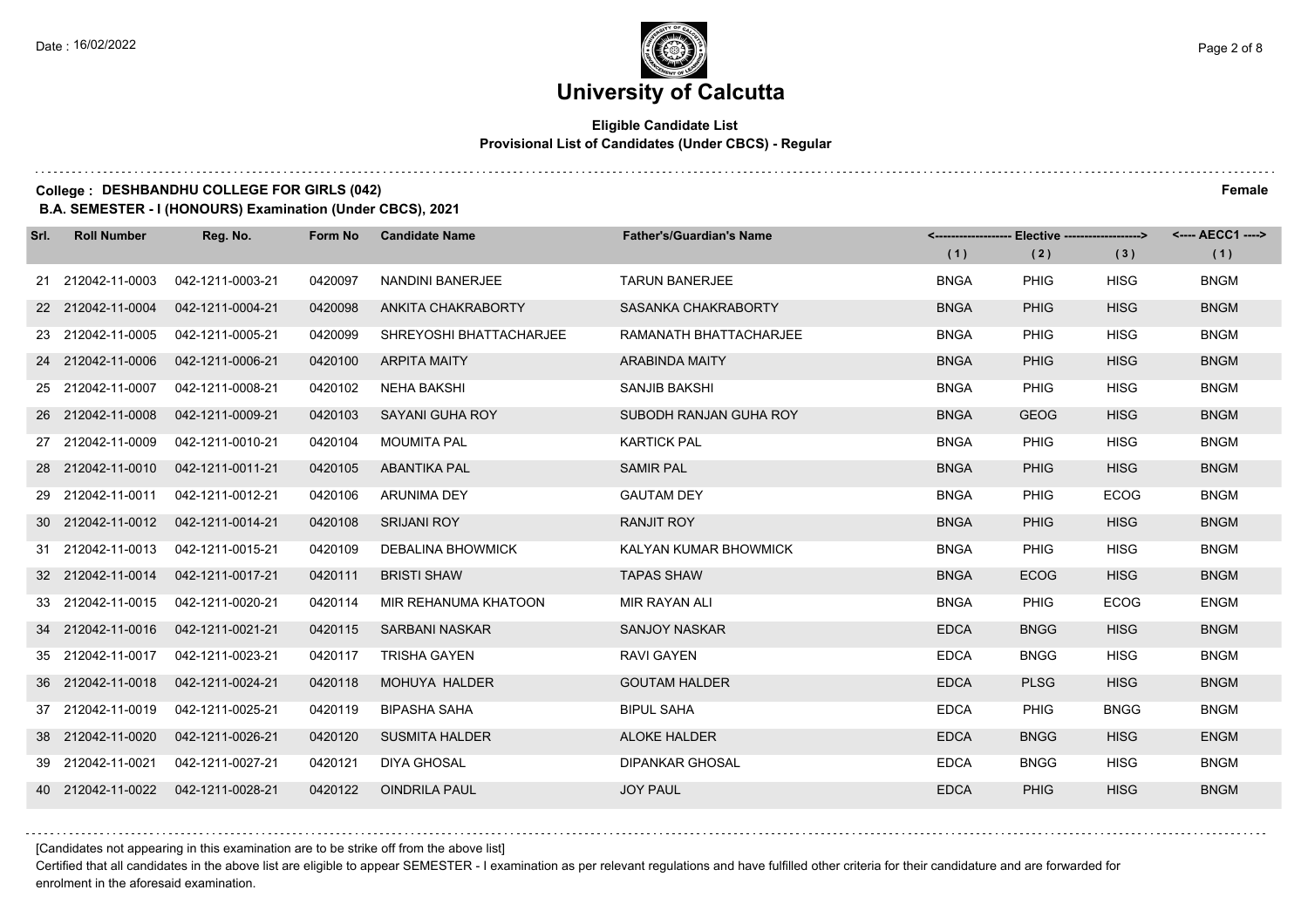#### **Eligible Candidate List Provisional List of Candidates (Under CBCS) - Regular**

#### **College : DESHBANDHU COLLEGE FOR GIRLS (042) Female**

**B.A. SEMESTER - I (HONOURS) Examination (Under CBCS), 2021**

| Srl. | <b>Roll Number</b> | Reg. No.         | Form No | <b>Candidate Name</b>     | <b>Father's/Guardian's Name</b> |             |             |             | <---- AECC1 ----> |
|------|--------------------|------------------|---------|---------------------------|---------------------------------|-------------|-------------|-------------|-------------------|
|      |                    |                  |         |                           |                                 | (1)         | (2)         | (3)         | (1)               |
|      | 41 212042-11-0023  | 042-1211-0029-21 | 0420123 | <b>DONA DEBNATH</b>       | LATE TAPAN DEBNATH              | <b>EDCA</b> | <b>PLSG</b> | <b>HISG</b> | <b>ENGM</b>       |
|      | 42 212042-11-0024  | 042-1211-0030-21 | 0420124 | <b>MANISHA SAMANTA</b>    | <b>CHANDAN SAMANTA</b>          | <b>EDCA</b> | <b>BNGG</b> | <b>HISG</b> | <b>BNGM</b>       |
|      | 43 212042-11-0025  | 042-1211-0031-21 | 0420125 | <b>SRUTI DUTTA</b>        | PRANAB DUTTA                    | <b>EDCA</b> | PHIG        | <b>BNGG</b> | <b>BNGM</b>       |
|      | 44 212042-11-0026  | 042-1211-0032-21 | 0420126 | <b>KANCHAN ORAON</b>      | <b>BUDHDEO ORAON</b>            | <b>EDCA</b> | <b>PLSG</b> | <b>HISG</b> | <b>BNGM</b>       |
|      | 45 212042-11-0027  | 042-1211-0033-21 | 0420127 | <b>SABONI HALDER</b>      | <b>BABLU HALDER</b>             | <b>EDCA</b> | <b>BNGG</b> | <b>HISG</b> | <b>BNGM</b>       |
|      | 46 212042-11-0028  | 042-1211-0034-21 | 0420128 | <b>SARIKA KHATOON</b>     | RAJU ALI MONDAL                 | <b>EDCA</b> | <b>PLSG</b> | <b>HISG</b> | <b>ENGM</b>       |
|      | 47 212042-11-0029  | 042-1211-0035-21 | 0420130 | <b>SNEHA DUTTA</b>        | <b>MANABENDRA DUTTA</b>         | <b>EDCA</b> | <b>PHIG</b> | <b>BNGG</b> | <b>BNGM</b>       |
|      | 48 212042-11-0030  | 042-1211-0036-21 | 0420131 | <b>SUSMITA DAS</b>        | <b>PRADIP DAS</b>               | <b>EDCA</b> | <b>BNGG</b> | <b>HISG</b> | <b>BNGM</b>       |
|      | 49 212042-11-0031  | 042-1211-0038-21 | 0420133 | <b>NAMITA BALMIKI</b>     | KAMAL PRASAD BALMIKI            | <b>EDCA</b> | <b>PLSG</b> | <b>HISG</b> | <b>HINM</b>       |
|      | 50 212042-11-0032  | 042-1211-0040-21 | 0420135 | <b>TANUSHREE DAS</b>      | <b>TARAK DAS</b>                | <b>EDCA</b> | <b>PHIG</b> | <b>HISG</b> | <b>ENGM</b>       |
|      | 51 212042-11-0033  | 042-1211-0041-21 | 0420136 | <b>NISHA MITRA</b>        | SEKHAR RANJAN MITRA             | <b>EDCA</b> | <b>BNGG</b> | <b>HISG</b> | <b>ENGM</b>       |
|      | 52 212042-11-0034  | 042-1211-0042-21 | 0420137 | <b>SREYA NANDI</b>        | RAJU NANDI                      | <b>EDCA</b> | <b>BNGG</b> | <b>HISG</b> | <b>BNGM</b>       |
|      | 53 212042-11-0035  | 042-1211-0045-21 | 0420140 | <b>RITIKA SINGH</b>       | <b>BHAGIRATH SINGH</b>          | <b>EDCA</b> | <b>PLSG</b> | <b>HISG</b> | <b>ENGM</b>       |
|      | 54 212042-11-0036  | 042-1211-0046-21 | 0420141 | ANANYA SRIMANI            | <b>BISWANATH SRIMANI</b>        | <b>ENGA</b> | <b>PLSG</b> | <b>HISG</b> | <b>ENGM</b>       |
|      | 55 212042-11-0037  | 042-1211-0047-21 | 0420142 | <b>MOU SARDAR</b>         | <b>PRADIP SARDAR</b>            | <b>ENGA</b> | <b>BNGG</b> | <b>HISG</b> | <b>ENGM</b>       |
|      | 56 212042-11-0038  | 042-1211-0048-21 | 0420143 | <b>BIPASA MITRA</b>       | <b>BABLU MITRA</b>              | <b>ENGA</b> | <b>BNGG</b> | <b>ECOG</b> | <b>ENGM</b>       |
|      | 57 212042-11-0039  | 042-1211-0049-21 | 0420144 | SOUMYA PANDEY             | <b>SANJAY PANDEY</b>            | <b>ENGA</b> | <b>PLSG</b> | <b>ENVG</b> | <b>ENGM</b>       |
|      | 58 212042-11-0040  | 042-1211-0051-21 | 0420146 | AYESHA CHOWDHURY          | ALI AHAMMAD CHOWDHURY           | <b>ENGA</b> | <b>PLSG</b> | <b>HISG</b> | <b>ENGM</b>       |
|      | 59 212042-11-0041  | 042-1211-0052-21 | 0420147 | <b>NANDINI PUSTI</b>      | <b>RAMESWAR PUSTI</b>           | <b>ENGA</b> | <b>PLSG</b> | <b>HISG</b> | <b>BNGM</b>       |
|      | 60 212042-11-0042  | 042-1211-0053-21 | 0420148 | <b>TIRTHA CHAKRABORTY</b> | <b>HIRANMOY CHAKRABORTY</b>     | <b>ENGA</b> | <b>BNGG</b> | <b>HISG</b> | <b>ENGM</b>       |

[Candidates not appearing in this examination are to be strike off from the above list]

Certified that all candidates in the above list are eligible to appear SEMESTER - I examination as per relevant regulations and have fulfilled other criteria for their candidature and are forwarded for enrolment in the aforesaid examination.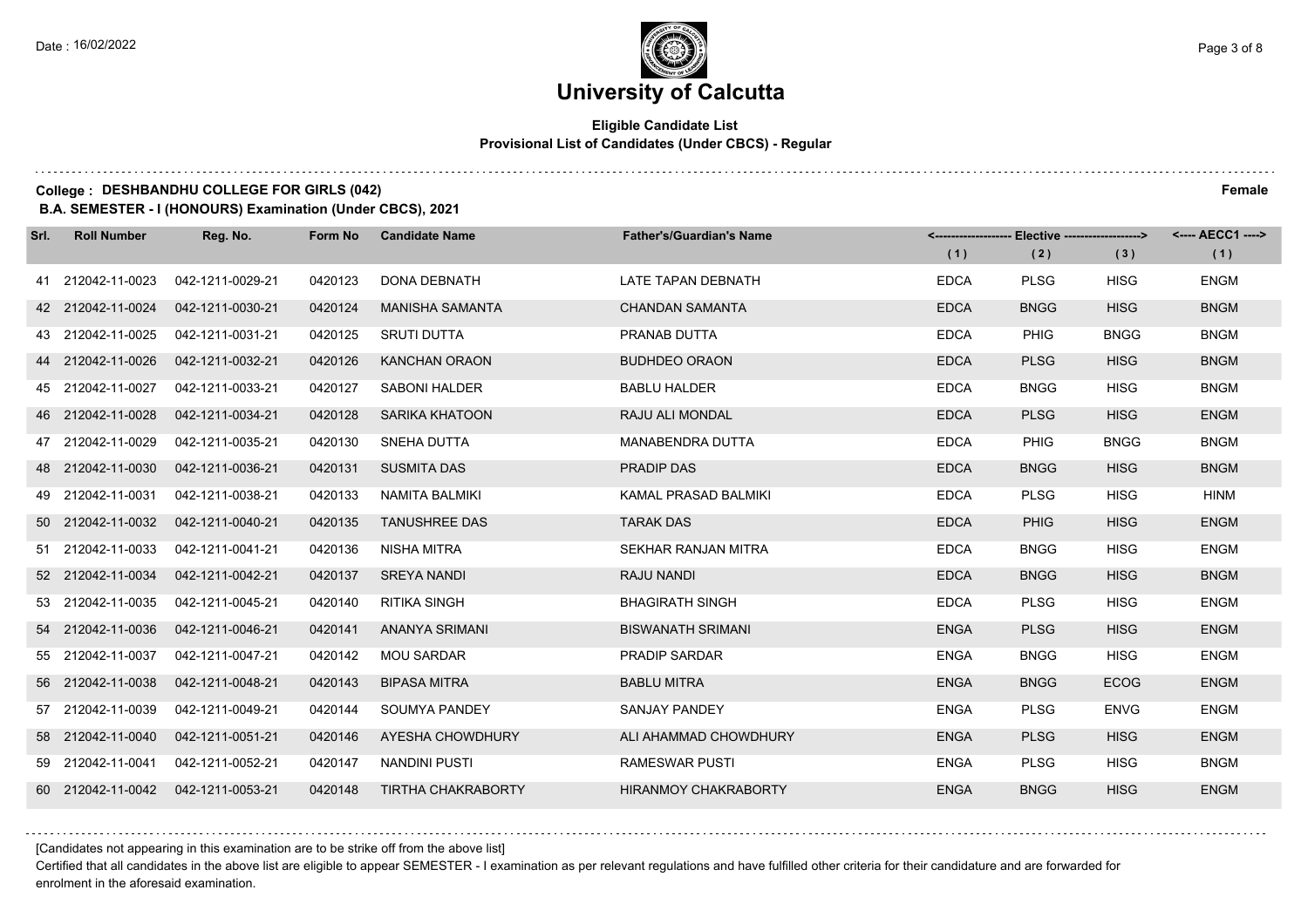#### **Eligible Candidate List Provisional List of Candidates (Under CBCS) - Regular**

#### **College : DESHBANDHU COLLEGE FOR GIRLS (042) Female**

**B.A. SEMESTER - I (HONOURS) Examination (Under CBCS), 2021**

| Srl. | <b>Roll Number</b> | Reg. No.                           | Form No | <b>Candidate Name</b>        | <b>Father's/Guardian's Name</b> |             | <------------------- Elective ------------------> |             | <---- AECC1 ----> |
|------|--------------------|------------------------------------|---------|------------------------------|---------------------------------|-------------|---------------------------------------------------|-------------|-------------------|
|      |                    |                                    |         |                              |                                 | (1)         | (2)                                               | (3)         | (1)               |
|      | 61 212042-11-0043  | 042-1211-0054-21                   | 0420150 | <b>DEEPA SINGH</b>           | <b>KRISHNA KANT SINGH</b>       | <b>ENGA</b> | <b>PLSG</b>                                       | <b>HISG</b> | <b>ENGM</b>       |
|      | 62 212042-11-0044  | 042-1211-0055-21                   | 0420151 | <b>DEBANKITA GHOSH</b>       | <b>DEBASHISH GHOSH</b>          | <b>ENGA</b> | <b>PLSG</b>                                       | <b>ECOG</b> | <b>ENGM</b>       |
|      | 63 212042-11-0045  | 042-1211-0056-21                   | 0420152 | <b>ZEBA KHATOON</b>          | <b>ZAKIR HUSSAIN</b>            | <b>ENGA</b> | <b>HISG</b>                                       | <b>ECOG</b> | <b>HINM</b>       |
|      | 64 212042-11-0046  | 042-1211-0057-21                   | 0420154 | ANU ROY                      | SHIDDARTHA SANKAR ROY           | <b>ENGA</b> | <b>HISG</b>                                       | <b>ECOG</b> | <b>HINM</b>       |
|      | 65 212042-11-0047  | 042-1211-0058-21                   | 0420155 | <b>MEGHA CHETTRI</b>         | HIRA BAHADUR CHETTRI            | <b>ENGA</b> | <b>PLSG</b>                                       | <b>HISG</b> | <b>ENGM</b>       |
|      | 66 212042-11-0048  | 042-1211-0059-21                   | 0420156 | <b>DIPANWITA PAUL</b>        | DIBYENDU KUMAR PAUL             | <b>ENGA</b> | <b>BNGG</b>                                       | <b>HISG</b> | <b>ENGM</b>       |
|      | 67 212042-11-0049  | 042-1211-0060-21                   | 0420157 | SWAGATA DUTTA                | SATYABRATA DUTTA                | <b>ENGA</b> | <b>BNGG</b>                                       | <b>ECOG</b> | <b>ENGM</b>       |
|      | 68 212042-11-0050  | 042-1211-0061-21                   | 0420158 | <b>RIMJHIM KUMARI</b>        | <b>VIJAY KUMAR BHAGAT</b>       | <b>ENGA</b> | <b>PLSG</b>                                       | <b>ECOG</b> | <b>ENGM</b>       |
|      | 69 212042-11-0051  | 042-1211-0062-21                   | 0420159 | <b>MEGHA THAKUR</b>          | ANANDA THAKUR                   | <b>ENGA</b> | <b>PLSG</b>                                       | <b>HISG</b> | <b>BNGM</b>       |
|      | 70 212042-11-0052  | 042-1211-0063-21                   | 0420160 | PRIYANKA MONDAL              | KALIPADA MONDAL                 | <b>ENGA</b> | <b>BNGG</b>                                       | <b>HISG</b> | <b>ENGM</b>       |
|      | 71 212042-11-0053  | 042-1211-0064-21                   | 0420161 | <b>KRISHNA PRAMANICK</b>     | LATE SANJIB PRAMANICK           | <b>ENGA</b> | <b>PLSG</b>                                       | <b>HISG</b> | <b>ENGM</b>       |
|      | 72 212042-11-0054  | 042-1211-0065-21                   | 0420162 | SADAF PARVEEN                | <b>JAHANGIR ALAM</b>            | <b>ENGA</b> | <b>PLSG</b>                                       | <b>ECOG</b> | <b>ENGM</b>       |
|      | 73 212042-11-0055  | 042-1211-0066-21                   | 0420163 | <b>PRITI CHATTERJEE</b>      | <b>BHAIRAB CHATTERJEE</b>       | <b>ENGA</b> | <b>HISG</b>                                       | <b>SANG</b> | <b>BNGM</b>       |
|      | 74 212042-11-0056  | 042-1211-0067-21                   | 0420164 | NANDITA MIDDEY               | LATE SANJOY MIDDEY              | <b>ENGA</b> | <b>BNGG</b>                                       | <b>SANG</b> | <b>ENGM</b>       |
|      | 75 212042-11-0057  | 042-1211-0069-21                   | 0420166 | SANCHAYITA BOSE              | <b>BIPLAB BOSE</b>              | <b>ENGA</b> | <b>PLSG</b>                                       | <b>HISG</b> | <b>ENGM</b>       |
|      | 76 212042-11-0058  | 042-1211-0070-21                   | 0420167 | DEBOSMITA CHAKRABORTY        | ASIT KUMAR CHAKRABORTY          | <b>ENGA</b> | <b>BNGG</b>                                       | <b>HISG</b> | <b>ENGM</b>       |
|      | 77 212042-11-0059  | 042-1211-0071-21                   | 0420168 | PUNAM KUMARI SHAW            | <b>KRISHNA PRASAD SHAW</b>      | <b>ENGA</b> | <b>PLSG</b>                                       | <b>HISG</b> | <b>ENGM</b>       |
|      | 78 212042-11-0060  | 042-1211-0072-21                   | 0420170 | <b>RITTIKA ROY CHOWDHURY</b> | SUBHASISH ROY CHOWDHURY         | <b>ENGA</b> | <b>PLSG</b>                                       | <b>HISG</b> | <b>ENGM</b>       |
|      | 79 212042-11-0061  | 042-1211-0073-21                   | 0420171 | <b>HEENA KHATOON</b>         | RAHIM BOX MOLLA                 | <b>ENGA</b> | <b>BNGG</b>                                       | <b>ECOG</b> | <b>BNGM</b>       |
|      |                    | 80 212042-11-0062 042-1211-0074-21 | 0420172 | <b>KARINA KHATUN</b>         | SK MEHBOOB ALAM                 | <b>ENGA</b> | <b>BNGG</b>                                       | <b>HISG</b> | <b>ENGM</b>       |

[Candidates not appearing in this examination are to be strike off from the above list]

Certified that all candidates in the above list are eligible to appear SEMESTER - I examination as per relevant regulations and have fulfilled other criteria for their candidature and are forwarded for enrolment in the aforesaid examination.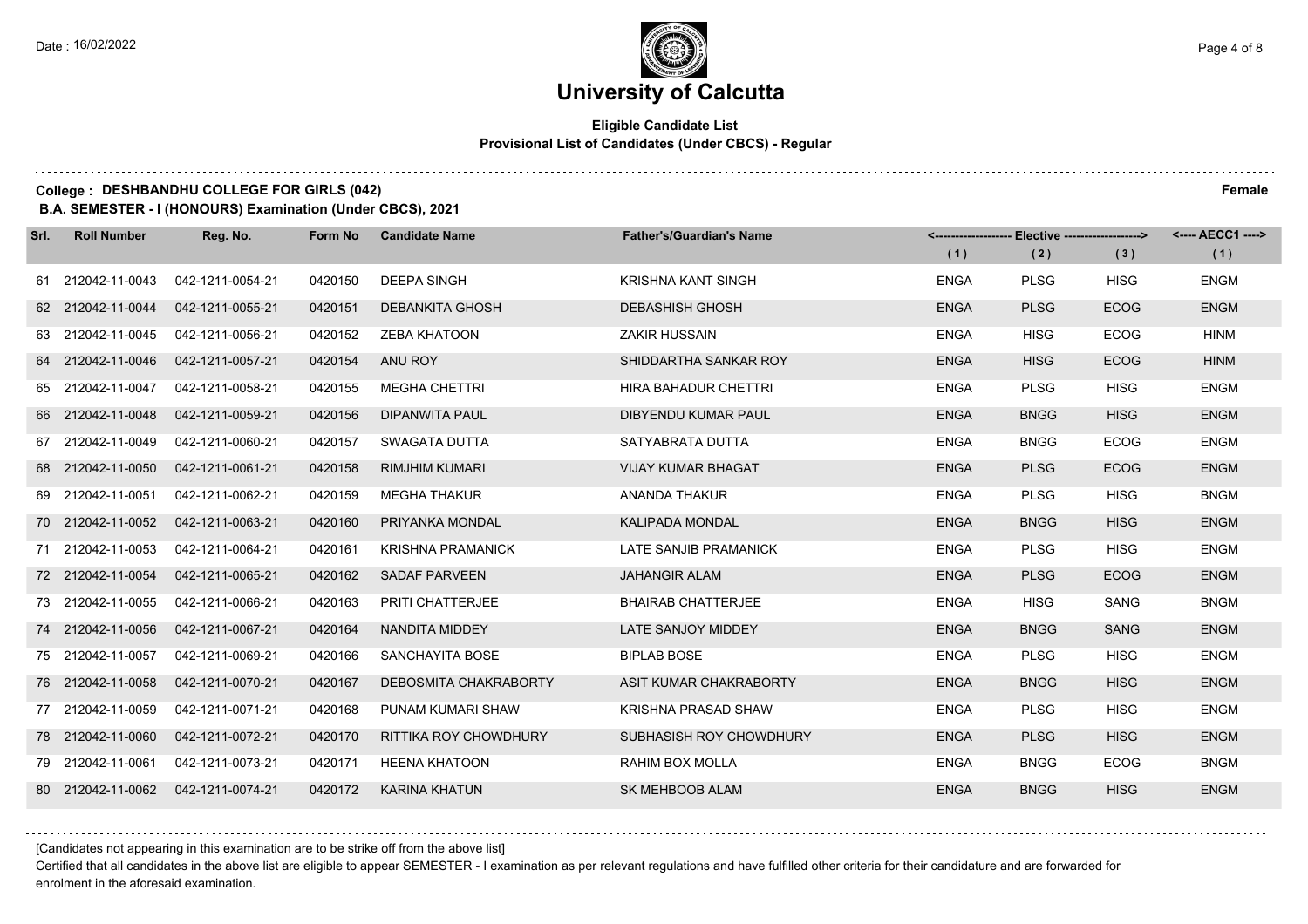$1.111$ 

### **University of Calcutta**

#### **Eligible Candidate List Provisional List of Candidates (Under CBCS) - Regular**

#### **College : DESHBANDHU COLLEGE FOR GIRLS (042) Female**

**B.A. SEMESTER - I (HONOURS) Examination (Under CBCS), 2021**

| Srl. | <b>Roll Number</b> | Reg. No.         | Form No | <b>Candidate Name</b>   | <b>Father's/Guardian's Name</b> |             | <------------------- Elective ------------------> |             | <---- AECC1 ----> |
|------|--------------------|------------------|---------|-------------------------|---------------------------------|-------------|---------------------------------------------------|-------------|-------------------|
|      |                    |                  |         |                         |                                 | (1)         | (2)                                               | (3)         | (1)               |
|      | 81 212042-11-0063  | 042-1211-0075-21 | 0420173 | SHANYOGEETA PRASAD      | <b>DIPAK RAJ PRASAD</b>         | <b>ENGA</b> | <b>PLSG</b>                                       | <b>HISG</b> | <b>ENGM</b>       |
|      | 82 212042-11-0064  | 042-1211-0077-21 | 0420175 | <b>SRUTI DAS</b>        | <b>SWAPAN DAS</b>               | <b>ENGA</b> | <b>BNGG</b>                                       | <b>HISG</b> | <b>ENGM</b>       |
|      | 83 212042-11-0065  | 042-1211-0078-21 | 0420177 | IRTIQA AZIZ KHAN        | MD AZIZ KHAN                    | <b>ENGA</b> | <b>PLSG</b>                                       | <b>HISG</b> | <b>ENGM</b>       |
|      | 84 212042-11-0066  | 042-1211-0081-21 | 0420180 | SUNITA DEY              | SHYAMAPADA DEY                  | <b>ENGA</b> | <b>PLSG</b>                                       | <b>SANG</b> | <b>ENGM</b>       |
|      | 85 212042-11-0067  | 042-1211-0082-21 | 0420182 | <b>MANIDEEPA BASU</b>   | <b>SUBHASIS BOSE</b>            | <b>ENGA</b> | <b>PLSG</b>                                       | <b>HISG</b> | <b>ENGM</b>       |
|      | 86 212042-11-0068  | 042-1211-0083-21 | 0420183 | <b>NIKHAT JAHAN</b>     | <b>MD EMROZ</b>                 | <b>ENGA</b> | <b>PLSG</b>                                       | <b>HISG</b> | <b>HINM</b>       |
|      | 87 212042-11-0069  | 042-1211-0084-21 | 0420184 | SNEHA GURAY             | DHANANJOY GURAY                 | ENGA        | <b>BNGG</b>                                       | <b>HISG</b> | <b>BNGM</b>       |
|      | 88 212042-11-0070  | 042-1211-0085-21 | 0420185 | UTTARA MAITY            | <b>RABINDRA NATH MAITY</b>      | <b>GEOA</b> | <b>HISG</b>                                       | <b>PLSG</b> | <b>BNGM</b>       |
|      | 89 212042-11-0071  | 042-1211-0086-21 | 0420186 | <b>MANISHA MANNA</b>    | NISHIKANTA MANNA                | <b>GEOA</b> | <b>SANG</b>                                       | <b>BNGG</b> | <b>BNGM</b>       |
|      | 90 212042-11-0072  | 042-1211-0087-21 | 0420187 | DIYA SEN                | LATE DIPAK KUMAR SEN            | <b>GEOA</b> | <b>HISG</b>                                       | <b>PLSG</b> | <b>BNGM</b>       |
|      | 91 212042-11-0073  | 042-1211-0088-21 | 0420188 | ANKITA DAS              | <b>TARUN DAS</b>                | <b>GEOA</b> | <b>HISG</b>                                       | <b>BNGG</b> | <b>BNGM</b>       |
|      | 92 212042-11-0074  | 042-1211-0089-21 | 0420189 | <b>ESHA PARBIN</b>      | <b>SK.MOHIM ALI</b>             | <b>HISA</b> | <b>EDCG</b>                                       | <b>PLSG</b> | <b>BNGM</b>       |
|      | 93 212042-11-0075  | 042-1211-0090-21 | 0420190 | PARUL KUMARI SHAW       | RADHAKANT SHAW                  | <b>HISA</b> | <b>EDCG</b>                                       | <b>PLSG</b> | <b>HINM</b>       |
|      | 94 212042-11-0076  | 042-1211-0091-21 | 0420191 | <b>JYOTI PANDA</b>      | <b>RABI PANDA</b>               | <b>HISA</b> | <b>EDCG</b>                                       | <b>BNGG</b> | <b>BNGM</b>       |
|      | 95 212042-11-0077  | 042-1211-0092-21 | 0420192 | <b>SAYONI GANGULY</b>   | ASHISH GANGULY                  | <b>HISA</b> | <b>EDCG</b>                                       | <b>BNGG</b> | <b>BNGM</b>       |
|      | 96 212042-11-0078  | 042-1211-0093-21 | 0420193 | <b>JOYETI GHOSH</b>     | <b>JOY MOHAN GHOSH</b>          | <b>HISA</b> | <b>EDCG</b>                                       | <b>PLSG</b> | <b>BNGM</b>       |
|      | 97 212042-11-0079  | 042-1211-0094-21 | 0420194 | PALLABI PAUL            | <b>BISWANATH PAUL</b>           | <b>HISA</b> | <b>EDCG</b>                                       | <b>PLSG</b> | <b>BNGM</b>       |
|      | 98 212042-11-0080  | 042-1211-0095-21 | 0420195 | <b>SUJAN SAPUI</b>      | ABDUL SARIF SAPUI               | <b>HISA</b> | <b>EDCG</b>                                       | <b>BNGG</b> | <b>BNGM</b>       |
|      | 99 212042-11-0081  | 042-1211-0096-21 | 0420196 | <b>TANUSHREE NASKAR</b> | <b>TAPAN NASKAR</b>             | <b>HISA</b> | SANG                                              | <b>BNGG</b> | <b>BNGM</b>       |
|      | 100 212042-11-0082 | 042-1211-0098-21 | 0420198 | <b>MONALISHA DAS</b>    | <b>JAYANTA DAS</b>              | <b>HISA</b> | <b>EDCG</b>                                       | <b>BNGG</b> | <b>BNGM</b>       |

[Candidates not appearing in this examination are to be strike off from the above list]

Certified that all candidates in the above list are eligible to appear SEMESTER - I examination as per relevant regulations and have fulfilled other criteria for their candidature and are forwarded for enrolment in the aforesaid examination.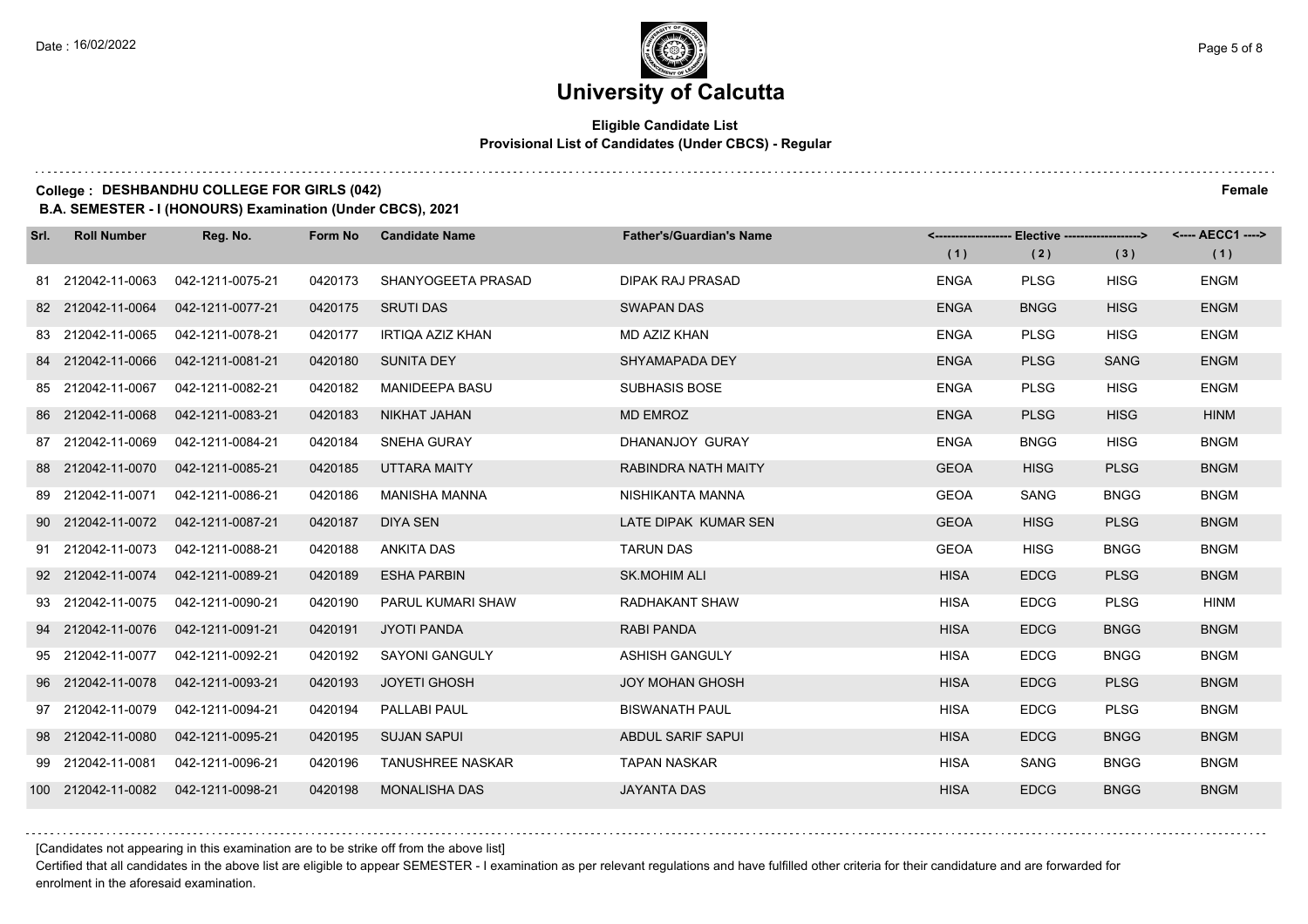#### **Eligible Candidate List Provisional List of Candidates (Under CBCS) - Regular**

. . . . . . . . . . .

#### **College : DESHBANDHU COLLEGE FOR GIRLS (042) Female**

**B.A. SEMESTER - I (HONOURS) Examination (Under CBCS), 2021**

| Srl. | <b>Roll Number</b> | Reg. No.         | Form No | <b>Candidate Name</b>     | <b>Father's/Guardian's Name</b> |             | <------------------- Elective ------------------> |             | <---- AECC1 ----> |
|------|--------------------|------------------|---------|---------------------------|---------------------------------|-------------|---------------------------------------------------|-------------|-------------------|
|      |                    |                  |         |                           |                                 | (1)         | (2)                                               | (3)         | (1)               |
|      | 101 212042-11-0083 | 042-1211-0099-21 | 0420199 | NISHA DAS                 | <b>ARUN DAS</b>                 | <b>HISA</b> | <b>EDCG</b>                                       | <b>PLSG</b> | <b>BNGM</b>       |
|      | 102 212042-11-0084 | 042-1211-0100-21 | 0420200 | <b>SUMITA BAYEN</b>       | <b>SHAMBHU BAYEN</b>            | <b>HISA</b> | <b>ENGG</b>                                       | <b>PLSG</b> | <b>BNGM</b>       |
|      | 103 212042-11-0085 | 042-1211-0101-21 | 0420201 | PINKY YADAV               | NAND LAL YADAV                  | <b>HISA</b> | <b>EDCG</b>                                       | <b>PLSG</b> | <b>HINM</b>       |
|      | 104 212042-11-0086 | 042-1211-0104-21 | 0420204 | ANANYA SAHA FOUZDER       | RAM CHANDRA SAHA FOUZDER        | <b>HISA</b> | <b>EDCG</b>                                       | <b>PLSG</b> | <b>BNGM</b>       |
|      | 105 212042-11-0087 | 042-1211-0106-21 | 0420206 | <b>RIYA MANNA</b>         | <b>NAREN MANNA</b>              | <b>HISA</b> | <b>EDCG</b>                                       | <b>BNGG</b> | <b>BNGM</b>       |
|      | 106 212042-11-0088 | 042-1211-0107-21 | 0420207 | <b>ARPITA HALDER</b>      | <b>AMIT HALDER</b>              | <b>HISA</b> | <b>EDCG</b>                                       | <b>PLSG</b> | <b>BNGM</b>       |
|      | 107 212042-11-0089 | 042-1211-0108-21 | 0420208 | PIYALI DUTTA              | LATE SHEKHAR DUTTA              | <b>HISA</b> | <b>EDCG</b>                                       | <b>PLSG</b> | <b>ENGM</b>       |
|      | 108 212042-11-0090 | 042-1211-0109-21 | 0420209 | <b>FAREEN KHATOON</b>     | MAHTAB ALAM                     | <b>HISA</b> | <b>EDCG</b>                                       | <b>PLSG</b> | <b>BNGM</b>       |
|      | 109 212042-11-0091 | 042-1211-0110-21 | 0420210 | <b>TASNIM KAUSAR</b>      | MD.ASLAM                        | <b>HISA</b> | <b>EDCG</b>                                       | <b>PLSG</b> | <b>BNGM</b>       |
|      | 110 212042-11-0092 | 042-1211-0112-21 | 0420212 | <b>SUNAYANA DAS</b>       | <b>SUJIT DAS</b>                | <b>HISA</b> | <b>EDCG</b>                                       | <b>BNGG</b> | <b>BNGM</b>       |
|      | 111 212042-11-0093 | 042-1211-0115-21 | 0420215 | SONIA SARDAR              | <b>DILIP SARDAR</b>             | <b>HISA</b> | <b>EDCG</b>                                       | <b>PLSG</b> | <b>BNGM</b>       |
|      | 112 212042-11-0094 | 042-1211-0116-21 | 0420216 | PALLABI MISHRA            | OM PRAKASH MISHRA               | <b>HISA</b> | <b>EDCG</b>                                       | <b>PLSG</b> | <b>HINM</b>       |
|      | 113 212042-11-0095 | 042-1211-0117-21 | 0420218 | <b>TRIPTI MOHANTY</b>     | <b>ANIMESH MOHANTY</b>          | <b>PHIA</b> | <b>BNGG</b>                                       | <b>ECOG</b> | <b>ENGM</b>       |
|      | 114 212042-11-0096 | 042-1211-0119-21 | 0420220 | ANAMIKA KUMARI            | <b>SURENDRA KUMAR</b>           | <b>PLSA</b> | <b>HISG</b>                                       | <b>EDCG</b> | <b>HINM</b>       |
|      | 115 212042-11-0097 | 042-1211-0120-21 | 0420221 | <b>SNEHA MONGAL</b>       | SAHASRANGSHU MONGAL             | <b>PLSA</b> | <b>HISG</b>                                       | <b>EDCG</b> | <b>BNGM</b>       |
|      | 116 212042-11-0098 | 042-1211-0122-21 | 0420223 | <b>BISHAKHA GUPTA</b>     | <b>BIJAY GUPTA</b>              | <b>PLSA</b> | <b>HISG</b>                                       | <b>EDCG</b> | <b>BNGM</b>       |
|      | 117 212042-11-0099 | 042-1211-0124-21 | 0420225 | NUTAN PANDEY              | <b>VIDYA SAGAR PANDEY</b>       | <b>PLSA</b> | <b>HISG</b>                                       | <b>EDCG</b> | <b>ENGM</b>       |
|      | 118 212042-11-0100 | 042-1211-0126-21 | 0420227 | <b>ANJALI SHARMA</b>      | <b>SHANKAR SHARMA</b>           | <b>PLSA</b> | <b>HISG</b>                                       | <b>EDCG</b> | <b>ENGM</b>       |
|      | 119 212042-11-0101 | 042-1211-0128-21 | 0420229 | <b>MEGHA BASU MALLICK</b> | <b>TARASANKAR BASU MALLICK</b>  | <b>PLSA</b> | <b>HISG</b>                                       | <b>GEOG</b> | <b>BNGM</b>       |
|      | 120 212042-11-0102 | 042-1211-0130-21 | 0420231 | DEBANJANA PRAMANIK        | <b>JAYANTA PRAMANIK</b>         | <b>PLSA</b> | <b>PHIG</b>                                       | <b>EDCG</b> | <b>BNGM</b>       |

[Candidates not appearing in this examination are to be strike off from the above list]

Certified that all candidates in the above list are eligible to appear SEMESTER - I examination as per relevant regulations and have fulfilled other criteria for their candidature and are forwarded for enrolment in the aforesaid examination.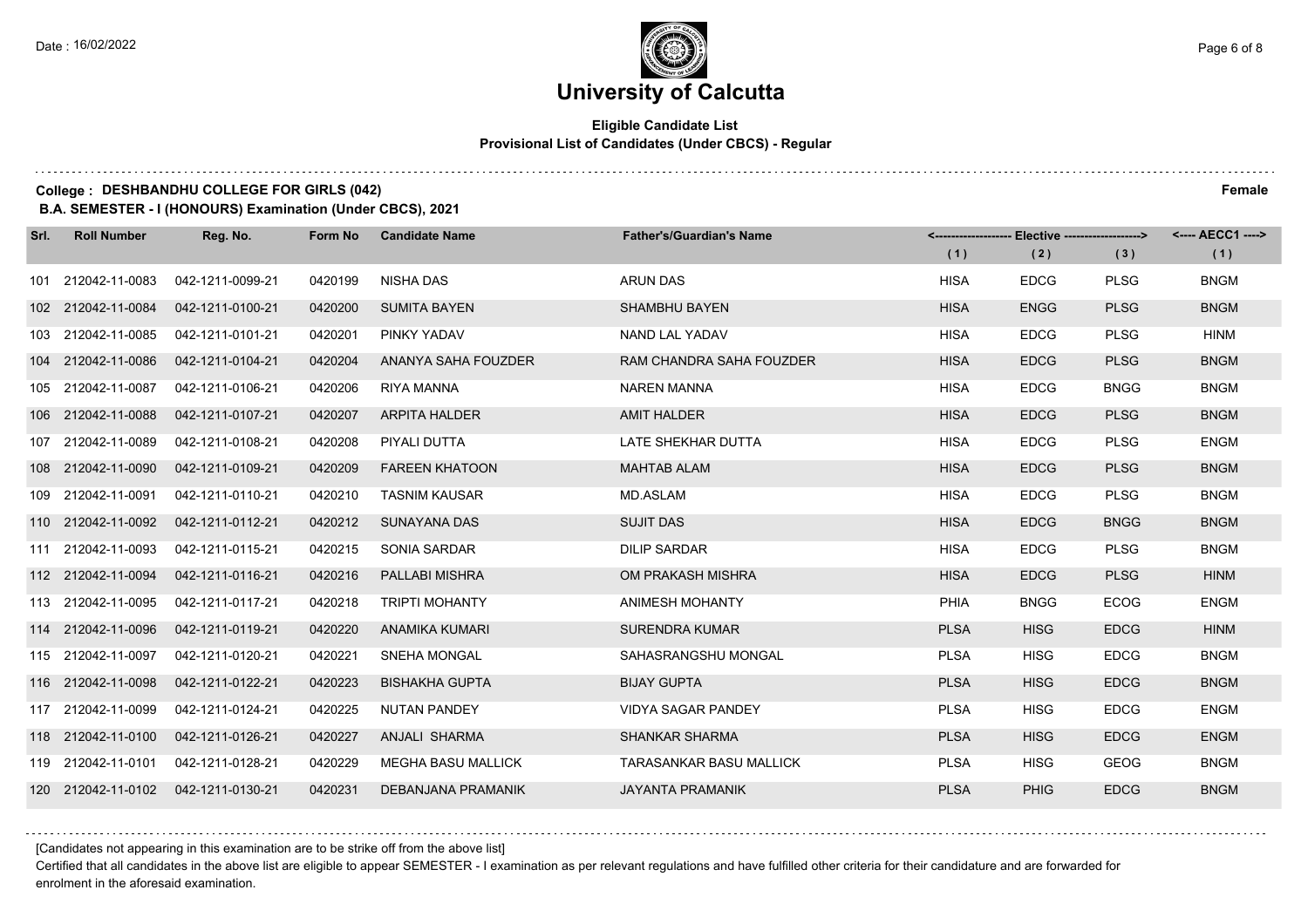#### **Eligible Candidate List Provisional List of Candidates (Under CBCS) - Regular**

#### **College : DESHBANDHU COLLEGE FOR GIRLS (042) Female**

**B.A. SEMESTER - I (HONOURS) Examination (Under CBCS), 2021**

| Srl. | <b>Roll Number</b> | Reg. No.         | Form No | <b>Candidate Name</b>   | <b>Father's/Guardian's Name</b> |             | <------------------- Elective ------------------> |             | <---- AECC1 ----> |
|------|--------------------|------------------|---------|-------------------------|---------------------------------|-------------|---------------------------------------------------|-------------|-------------------|
|      |                    |                  |         |                         |                                 | (1)         | (2)                                               | (3)         | (1)               |
|      | 121 212042-11-0103 | 042-1211-0132-21 | 0420233 | ANANYA DAS              | LATE SWAPAN DAS                 | <b>PLSA</b> | <b>GEOG</b>                                       | <b>EDCG</b> | <b>ENGM</b>       |
|      | 122 212042-11-0104 | 042-1211-0133-21 | 0420444 | <b>SAHEBA KHATUN</b>    | <b>SAYED KHAN</b>               | <b>ENGA</b> | <b>PLSG</b>                                       | <b>HISG</b> | <b>ENGM</b>       |
|      | 123 212042-11-0105 | 042-1211-0134-21 | 0420445 | <b>TINA PANDIT</b>      | RANJAN PANDIT                   | <b>PHIA</b> | <b>ECOG</b>                                       | <b>ENGG</b> | <b>ENGM</b>       |
|      | 124 212042-11-0106 | 042-1212-0013-21 | 0420107 | ANNESHA MONDAL          | <b>ALOKE MONDAL</b>             | <b>BNGA</b> | <b>PHIG</b>                                       | <b>HISG</b> | <b>BNGM</b>       |
|      | 125 212042-11-0107 | 042-1212-0016-21 | 0420110 | <b>DIPIKA BAIDYA</b>    | <b>DEBASISH BAIDYA</b>          | <b>BNGA</b> | <b>PHIG</b>                                       | <b>HISG</b> | <b>BNGM</b>       |
|      | 126 212042-11-0108 | 042-1212-0018-21 | 0420112 | SOMA DAS                | LATE KARTICK DAS                | <b>BNGA</b> | <b>PHIG</b>                                       | <b>HISG</b> | <b>BNGM</b>       |
|      | 127 212042-11-0109 | 042-1212-0019-21 | 0420113 | AMRITA NASKAR           | ASHOK NASKAR                    | <b>BNGA</b> | <b>GEOG</b>                                       | <b>HISG</b> | <b>ENGM</b>       |
|      | 128 212042-11-0110 | 042-1212-0022-21 | 0420116 | <b>BAISHAKI SARDAR</b>  | <b>KAMAL SARDAR</b>             | <b>EDCA</b> | <b>BNGG</b>                                       | <b>PLSG</b> | <b>ENGM</b>       |
|      | 129 212042-11-0111 | 042-1212-0037-21 | 0420132 | <b>SOMA MONDAL</b>      | <b>MONORANJAN MONDAL</b>        | <b>EDCA</b> | <b>BNGG</b>                                       | <b>HISG</b> | <b>BNGM</b>       |
|      | 130 212042-11-0112 | 042-1212-0039-21 | 0420134 | <b>ANKANA ROY</b>       | <b>ASIT ROY</b>                 | <b>EDCA</b> | <b>BNGG</b>                                       | <b>HISG</b> | <b>BNGM</b>       |
|      | 131 212042-11-0113 | 042-1212-0050-21 | 0420145 | <b>RASHMONI NASKAR</b>  | <b>GOPAL CHANDRA NASKAR</b>     | <b>ENGA</b> | <b>PLSG</b>                                       | <b>HISG</b> | <b>ENGM</b>       |
|      | 132 212042-11-0114 | 042-1212-0076-21 | 0420174 | RANJANA MONDAL          | <b>ROHIT BARAN MONDAL</b>       | <b>ENGA</b> | <b>BNGG</b>                                       | <b>HISG</b> | <b>HINM</b>       |
|      | 133 212042-11-0115 | 042-1212-0079-21 | 0420178 | <b>TIYASHA DAS</b>      | NARAYAN CH DAS                  | <b>ENGA</b> | <b>BNGG</b>                                       | <b>HISG</b> | <b>ENGM</b>       |
|      | 134 212042-11-0116 | 042-1212-0097-21 | 0420197 | <b>NANDA SAPUI</b>      | <b>MANORANJAN SAPUL</b>         | <b>HISA</b> | <b>EDCG</b>                                       | <b>BNGG</b> | <b>BNGM</b>       |
|      | 135 212042-11-0117 | 042-1212-0102-21 | 0420202 | <b>ISHA KUMARI</b>      | <b>BAIJU RAM</b>                | <b>HISA</b> | <b>EDCG</b>                                       | <b>PLSG</b> | <b>HINM</b>       |
|      | 136 212042-11-0118 | 042-1212-0103-21 | 0420203 | <b>OINDRILA ROY</b>     | PRAFULLO CHANDRA ROY            | <b>HISA</b> | <b>EDCG</b>                                       | <b>PLSG</b> | <b>BNGM</b>       |
|      | 137 212042-11-0119 | 042-1212-0111-21 | 0420211 | <b>ESHIKA RAJAK</b>     | LATE ASHOK RAJAK                | <b>HISA</b> | <b>EDCG</b>                                       | <b>BNGG</b> | <b>BNGM</b>       |
|      | 138 212042-11-0120 | 042-1212-0113-21 | 0420213 | ANANYA HALDAR           | <b>TARA PADA HALDAR</b>         | <b>HISA</b> | <b>EDCG</b>                                       | <b>BNGG</b> | <b>BNGM</b>       |
|      | 139 212042-11-0121 | 042-1212-0121-21 | 0420222 | <b>DEBOSMITA MONDAL</b> | PRADIP MONDAL                   | <b>PLSA</b> | <b>HISG</b>                                       | <b>EDCG</b> | <b>BNGM</b>       |
|      | 140 212042-11-0122 | 042-1212-0123-21 | 0420224 | ARUSHMITA DAS           | <b>SUMIT DAS</b>                | <b>PLSA</b> | <b>HISG</b>                                       | <b>EDCG</b> | <b>BNGM</b>       |

[Candidates not appearing in this examination are to be strike off from the above list]

Certified that all candidates in the above list are eligible to appear SEMESTER - I examination as per relevant regulations and have fulfilled other criteria for their candidature and are forwarded for enrolment in the aforesaid examination.